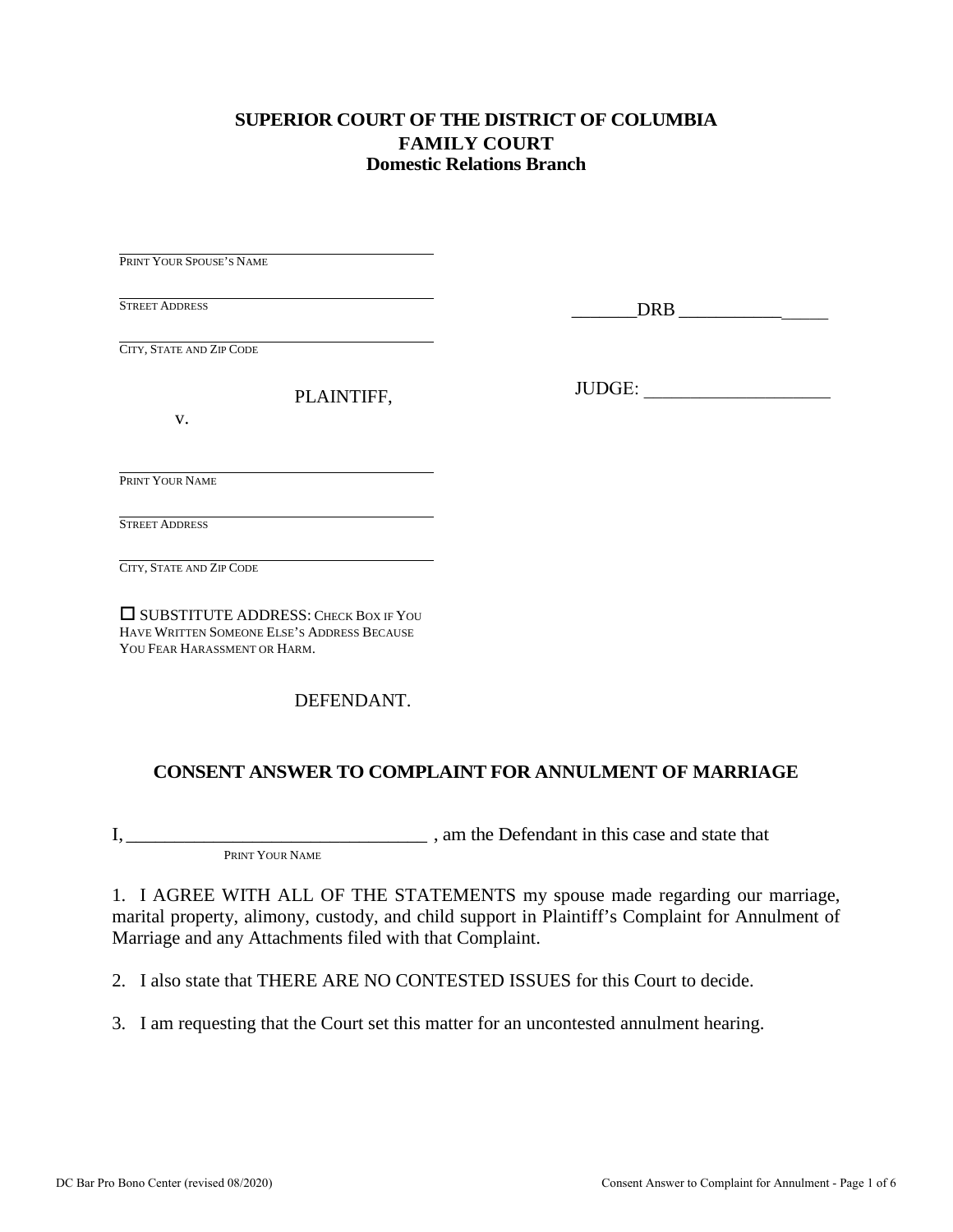4.  $\Box$  I changed my name when I married my spouse and I now wish to return to my birth name or another legal name I used before my marriage. I have no illegal or fraudulent reason for making this request. The former name I want restored is:

PRINT NAME YOU WOULD LIKE THE COURT TO RESTORE

5. I do  $\Box$  / do *not*  $\Box$  know of any proceedings in the District of Columbia or in any state or territory involving the same claim or subject matter as this case. Please list s docket number for cases involving the same claim or subject matter.

| Court | <b>Case Number</b> | <b>Case Type</b> |
|-------|--------------------|------------------|
|       |                    |                  |
|       |                    |                  |
|       |                    |                  |
|       |                    |                  |
|       |                    |                  |
|       |                    |                  |
|       |                    |                  |

# **Request for Relief**

### **I RESPECTFULLY REQUEST that the Court: [CHECK ALL THAT APPLY]**

Grant Plaintiff's Complaint for Annulment of Marriage.

Restore me to my former name.

**I ALSO REQUEST that the Court award any other relief it considers fair and proper.**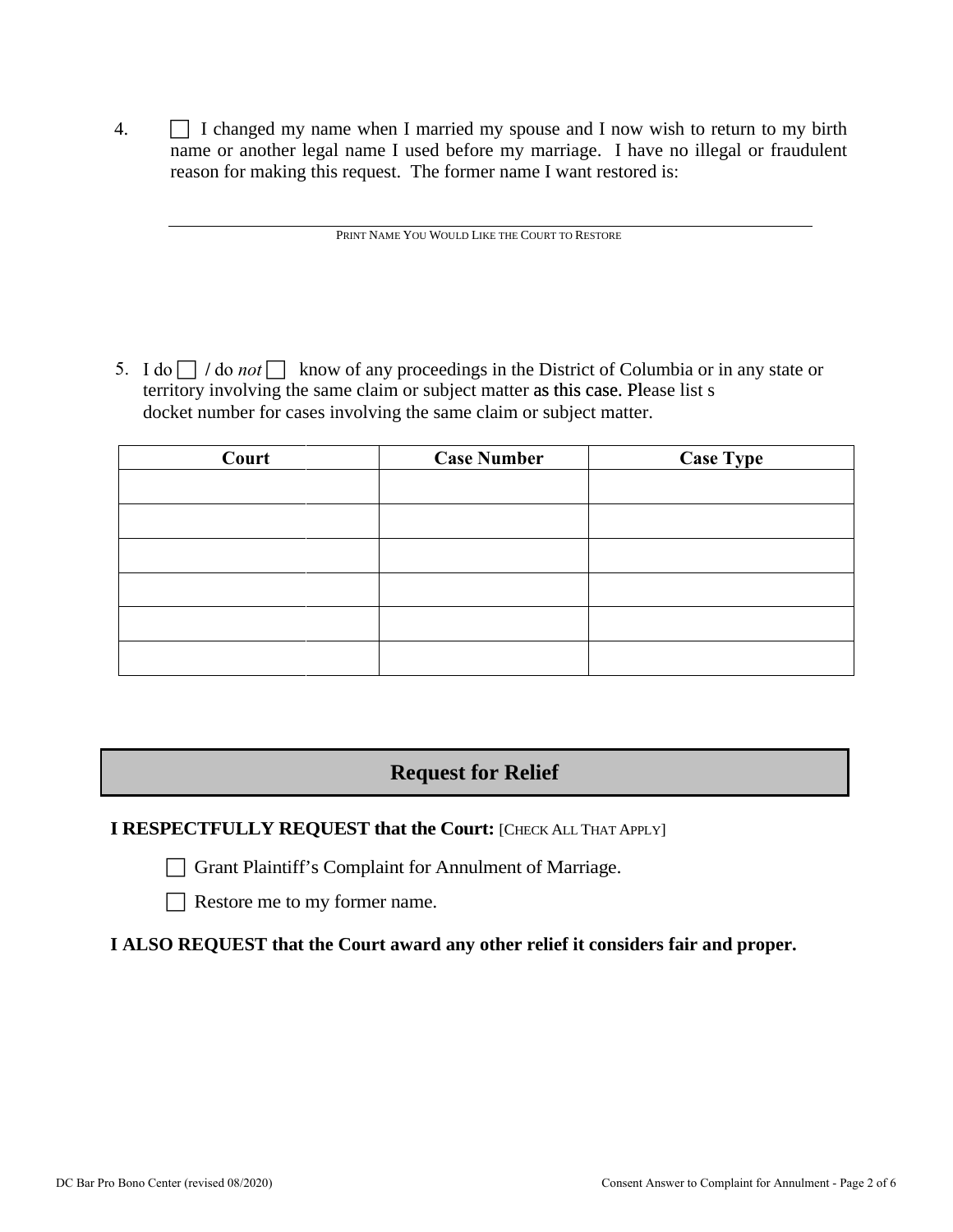I declare under penalty of perjury that the foregoing is true and correct*.* 

*If this document is to be signed outside the geographic boundaries of the United States, Puerto Rico, the United States Virgin Islands, and any territory or insular possession subject to the jurisdiction of the United States, additional requirements must be met prior to signing. See Super. Ct. Dom. Rel. R. 2(c)(1)(B).*

| SIGN YOUR NAME. Add slashes to either side /like this/ to sign electonically. | <b>DATE</b>          |
|-------------------------------------------------------------------------------|----------------------|
| PRINT YOUR NAME                                                               | <b>PHONE NUMBER</b>  |
| <b>HOME ADDRESS 1</b>                                                         | <b>EMAIL ADDRESS</b> |
| <b>HOME ADDRESS 2</b>                                                         |                      |
| SUBSTITUTE ADDRESS: CHECK BOX IF YOU<br>HAVE WRITTEN SOMEONE ELSE'S ADDRESS   |                      |

BECAUSE YOU FEAR HARASSMENT OR HARM.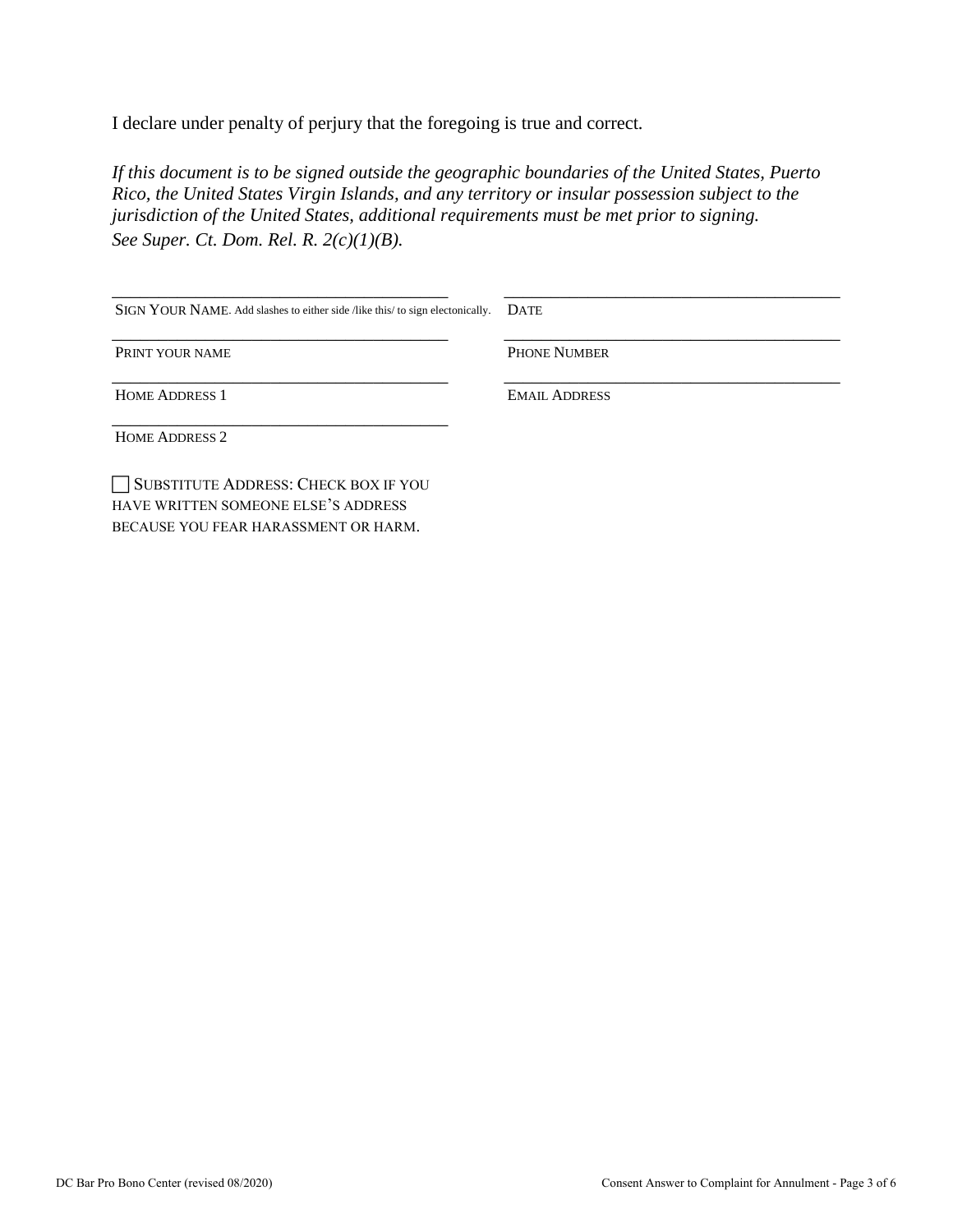#### **SUPERIOR COURT OF THE DISTRICT OF COLUMBIA FAMILY COURT Domestic Relations Branch**

PRINT PLAINTIFF'S NAME

\_\_\_\_\_\_\_\_\_\_ DRB \_\_\_\_\_\_\_\_\_\_

PLAINTIFF,

\_\_\_\_\_\_\_\_\_\_\_\_\_\_\_\_\_\_\_\_\_\_\_\_\_\_\_\_\_\_\_\_\_\_\_\_

\_\_\_\_\_\_\_\_\_\_\_\_\_\_\_\_\_\_\_\_\_\_\_\_\_\_\_\_\_\_\_\_\_\_\_\_

JUDGE: \_\_\_\_\_\_\_\_\_\_\_\_\_\_\_\_\_\_

v.

PRINT DEFENDANT'S NAME

DEFENDANT.

## **RULE 5 PROOF OF SERVICE FORM**

**IF YOU HAVE ALREADY SERVED THE OTHER PARTY WITH A COPY OF YOUR PAPERS**, YOU CAN FILL OUT AND FILE THIS **PROOF OF SERVICE FORM** AT THE SAME TIME THAT YOU FILE YOUR PAPERS.

**IF YOU HAVE NOT ALREADY SERVED THE OTHER PARTY WITH A COPY OF YOUR PAPERS**, YOU MUST FILL OUT AND FILE THIS **PROOF OF SERVICE FORM** AFTER YOU SERVE THE OTHER PARTY.

**IF THE OTHER PARTY HAS A LAWYER IN THIS CASE, YOU MUST SERVE A COPY OF THE PAPERS TO THE LAWYER. IF THE OTHER PARTY DOES NOT HAVE A LAWYER, A COPY OF THE PAPERS SHOULD BE SERVED DIRECTLY TO THE OTHER PARTY.** 

| 1. I certify that on                                                                                      |                                      | $\blacksquare$ $\blacksquare$ I served copies of $\blacksquare$ | $\mathbf{to}$ :     |
|-----------------------------------------------------------------------------------------------------------|--------------------------------------|-----------------------------------------------------------------|---------------------|
| <b>DATE OF SERVICE</b>                                                                                    |                                      |                                                                 |                     |
|                                                                                                           |                                      | $NAME(S)$ OF PLEADING(S)                                        |                     |
| The other party, $\frac{1}{\sqrt{1-\frac{1}{2}}}\left\{1-\frac{1}{2}\right\}$                             | $\mathbf{or}$<br>NAME OF OTHER PARTY |                                                                 |                     |
| The other party's attorney, _______________________________, who represents ____________________________. | NAME OF ATTORNEY                     |                                                                 | NAME OF OTHER PARTY |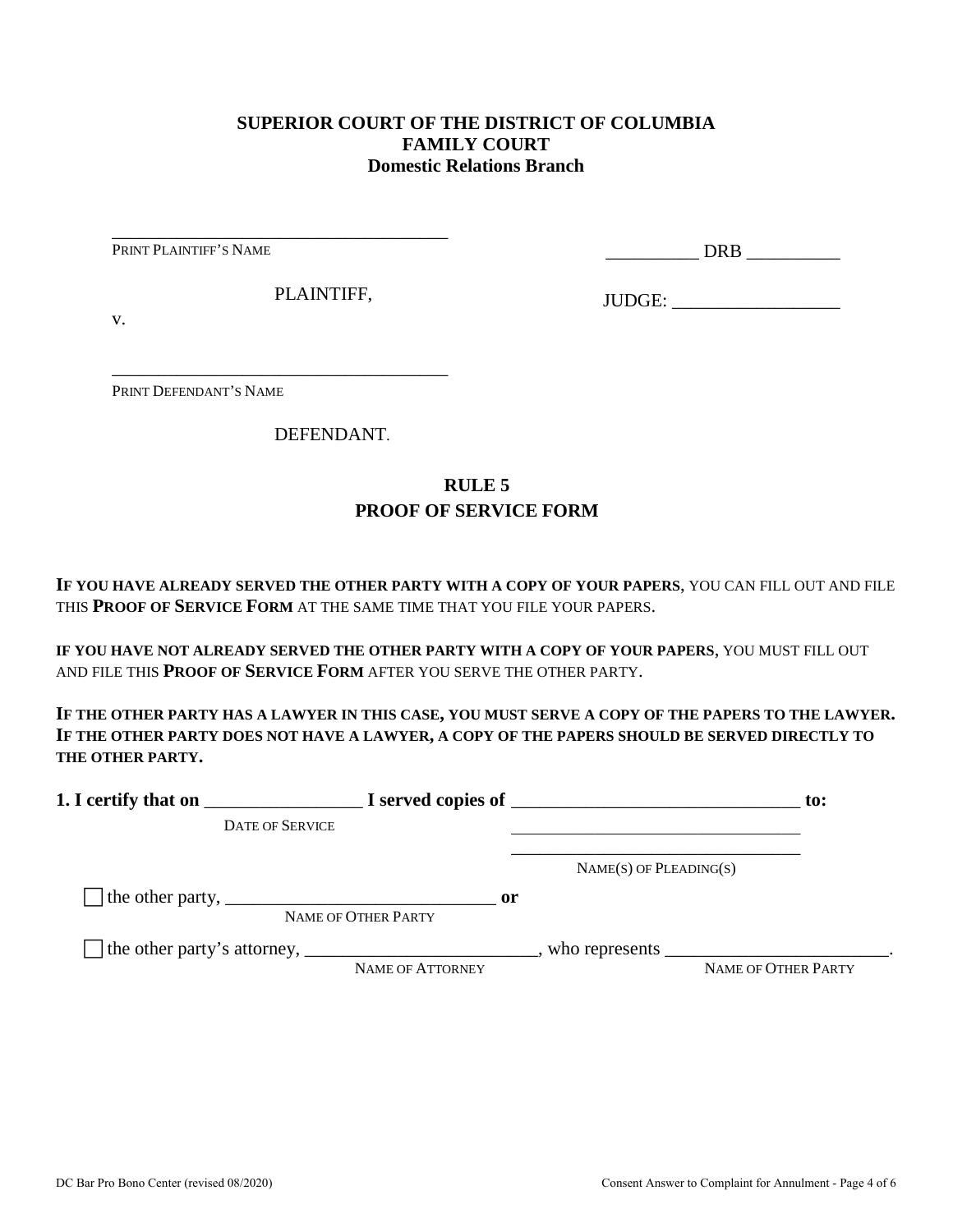#### **2. I delivered copies of the papers by:** [CHECK ONE]

**handing them to the other party**.

 **sending them to the other party by first class mail** to the other party's last known address: \_\_\_\_\_\_\_\_\_\_\_\_\_\_\_\_\_\_\_\_\_\_\_\_\_\_\_\_\_\_\_\_\_\_\_\_\_\_\_\_\_\_\_\_\_\_\_\_\_\_\_\_\_\_\_\_\_\_\_\_\_\_\_\_\_\_\_.

ADDRESS WHERE THE PAPERS WERE SENT **leaving them with a person of suitable age and discretion** who lived with the other party at: \_\_\_\_\_\_\_\_\_\_\_\_\_\_\_\_\_\_\_\_\_\_\_\_\_\_\_\_\_\_\_\_\_\_\_\_\_\_\_\_\_\_\_\_\_\_\_\_\_\_\_\_\_\_\_\_\_\_\_\_\_\_\_\_\_\_\_. ADDRESS OR DESCRIPTION OF PLACE WHERE PAPERS WERE SERVED This place is the other party's  $\Box$  TEMPORARY RESIDENCE. PERMANENT RESIDENCE. OTHER: \_\_\_\_\_\_\_\_\_\_\_\_\_\_\_\_\_\_\_\_\_\_\_\_\_\_\_\_\_\_\_\_\_. SPECIFY OTHER TYPE OF RESIDENCE I state the following about the person I gave the papers to (PROVIDE AS MANY DETAILS AS POSSIBLE): Their name: Their approximate age: \_\_\_\_\_\_\_\_\_\_\_\_\_\_\_\_. Their relationship to the other party is: Spouse/partner Family member (specify): \_\_\_\_\_\_\_\_\_\_\_\_\_\_\_\_\_\_\_\_\_  $\Box$  Roommate  $\Box$  Other: **leaving them at the other party's attorney's office** with the attorney, a clerk or other person in charge: \_\_\_\_\_\_\_\_\_\_\_\_\_\_\_\_\_\_\_\_\_\_\_\_\_\_\_\_\_\_\_\_\_\_\_\_\_\_\_\_\_\_\_\_\_\_\_\_\_\_\_\_\_\_\_\_\_\_\_\_\_\_\_\_ PRINT NAME OF PERSON SERVED WITH PAPERS \_\_\_\_\_\_\_\_\_\_\_\_\_\_\_\_\_\_\_\_\_ TITLE OF PERSON SERVED \_\_\_\_\_\_\_\_\_\_\_\_\_\_\_\_\_\_\_\_\_\_\_\_\_\_\_\_\_\_\_\_\_\_\_\_\_\_\_\_\_\_\_\_\_\_\_\_\_\_\_\_\_\_\_\_\_\_\_\_\_\_\_\_ STREET ADDRESS CITY, STATE AND ZIP CODE **sending them electronically** through CaseFileXpress or some other electronic way agreed to by the other party in writing: \_\_\_\_\_\_\_\_\_\_\_\_\_\_\_\_\_\_\_\_\_\_\_\_\_\_\_\_\_\_\_\_\_\_\_\_\_\_\_\_\_\_\_\_\_\_\_\_\_\_\_\_\_\_\_\_\_\_\_\_\_\_\_\_ EMAIL ADDRESS OF OTHER PARTY (IF USED) \_\_\_\_\_\_\_\_\_\_\_\_\_\_\_\_\_\_\_\_\_\_\_\_\_\_\_\_\_\_\_\_\_\_\_\_\_\_\_\_\_\_\_\_\_\_\_\_\_\_\_\_\_\_\_\_\_\_\_\_\_\_\_\_ ELECTRONIC MEANS USED (FOR EXAMPLE: EMAIL, CASEFILEXPRESS) **some other way** agreed to by the other party in writing:

\_\_\_\_\_\_\_\_\_\_\_\_\_\_\_\_\_\_\_\_\_\_\_\_\_\_\_\_\_\_\_\_\_\_\_\_\_\_\_\_\_\_\_\_\_\_\_\_\_\_\_\_\_\_\_\_\_\_\_\_\_\_\_\_\_\_\_\_\_ SPECIFY HOW SERVICE WAS COMPLETED